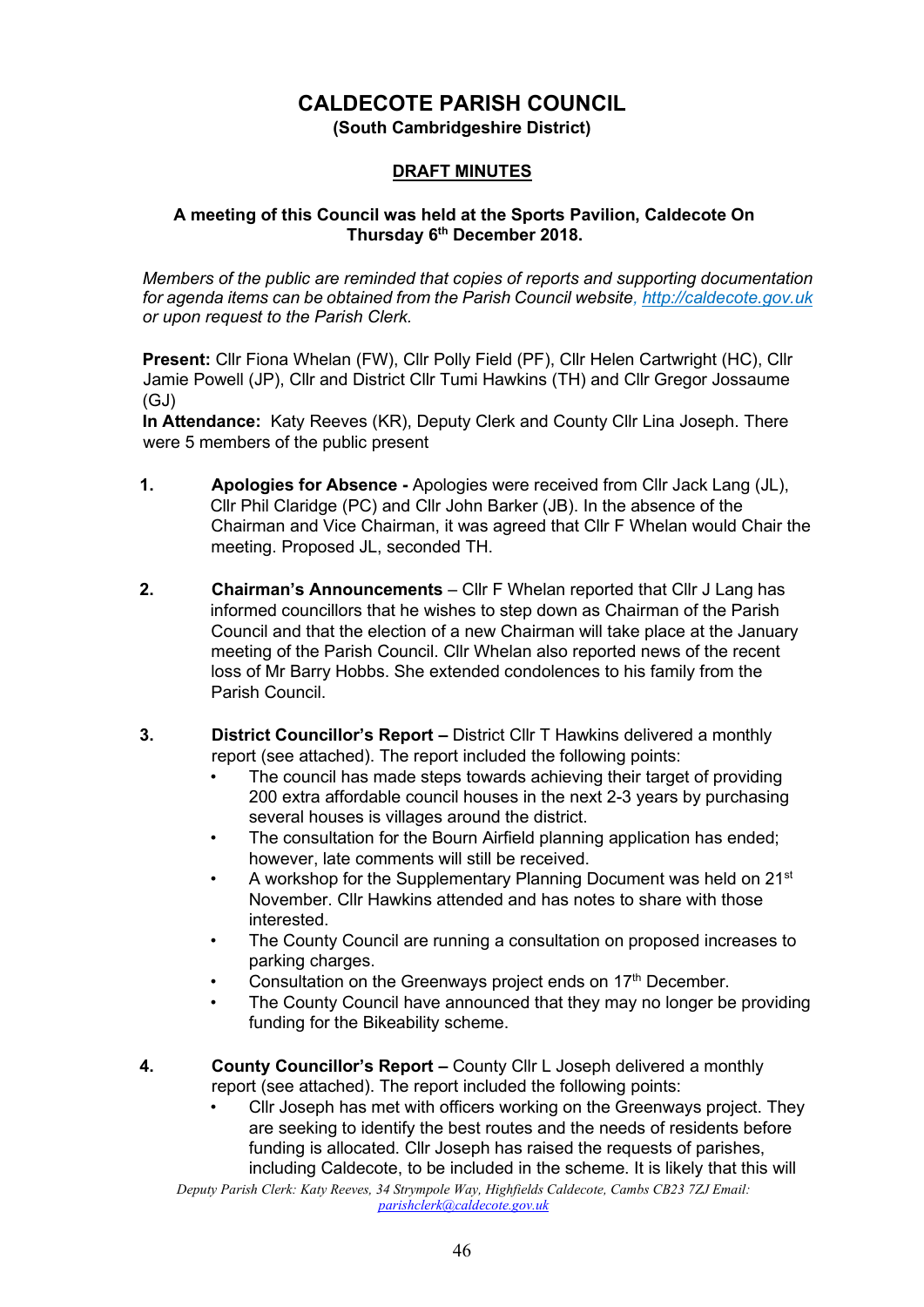not be considered until the initial tranche of money has been allocated. She noted that residents and the Parish Council should be aware that the presence of a cycleway to from Comberton might argue against the need for a school bus; however, she will be making the case that both should be kept.

The council are currently considering budgets and look to be in a good financial position, despite cuts to funding from central government.

Cllr T Hawkins asked for clarification on proposed cuts to Bikeability funding. Cllr Joseph noted that, as this is not a statutory obligation, the Council may be forced to stop the funding in order to ensure a balanced budget; however, they are working hard to secure alternative funders.

- **5. Members Declarations of Interests or Requests for Dispensations** There were no declarations of interest or requests for dispensations.
- **6. Minutes of the Last Meeting –**The minutes of the Council meeting held on 1st November 2018 were approved as a correct record and duly signed by Cllr F Whelan.
- **7. Outstanding Actions and Matters to be Reported from these Minutes –** Councillors considered the list of outstanding action items.

Cllr T Hawkins noted that she has drafted a response to the Greenways cycleway consultation on behalf of the Parish Council. It is requested that Councillors send any amendments in the next few days and that the Deputy Clerk provides the Parish Council letterhead and sends the letter. **Action: Cllr Hawkins and Deputy Clerk**

**8. To receive Councillor's updated Register of Financial Interests form –** An updated Register of Financial Interests form was received from Cllr G Jossaume.

## **9. Open Forum for Public Participation**

Representatives of Caldecote Village Institute spoke to address some of the concerns raised by the Parish Council with regard to the proposed extension to the Village Hall. They noted that the inclusion of the recreation ground parking in the initial plans was an error and they will be seeking permission to add an additional 30 parking spaces within the site itself. They also noted the Council's concerns about visibility at the entrance to the Hall and commented that the entrance was constructed according to Highways regulations. Cllr F Whelan responded to thank the Village Institute for the clarifications and proposed that strategies to improve communication between the Parish Council and the Village Institute be discussed at a future Parish Council meeting.

Q. Will more copies of Caldecote Journal be printed as the number of houses increases with recent developments?

A. The Parish Council will find out how much the additional copies will cost and this will be considered at a future meeting.

### **Action: Deputy Clerk**

## **10. Drainage Matters –** There were no drainage matters to report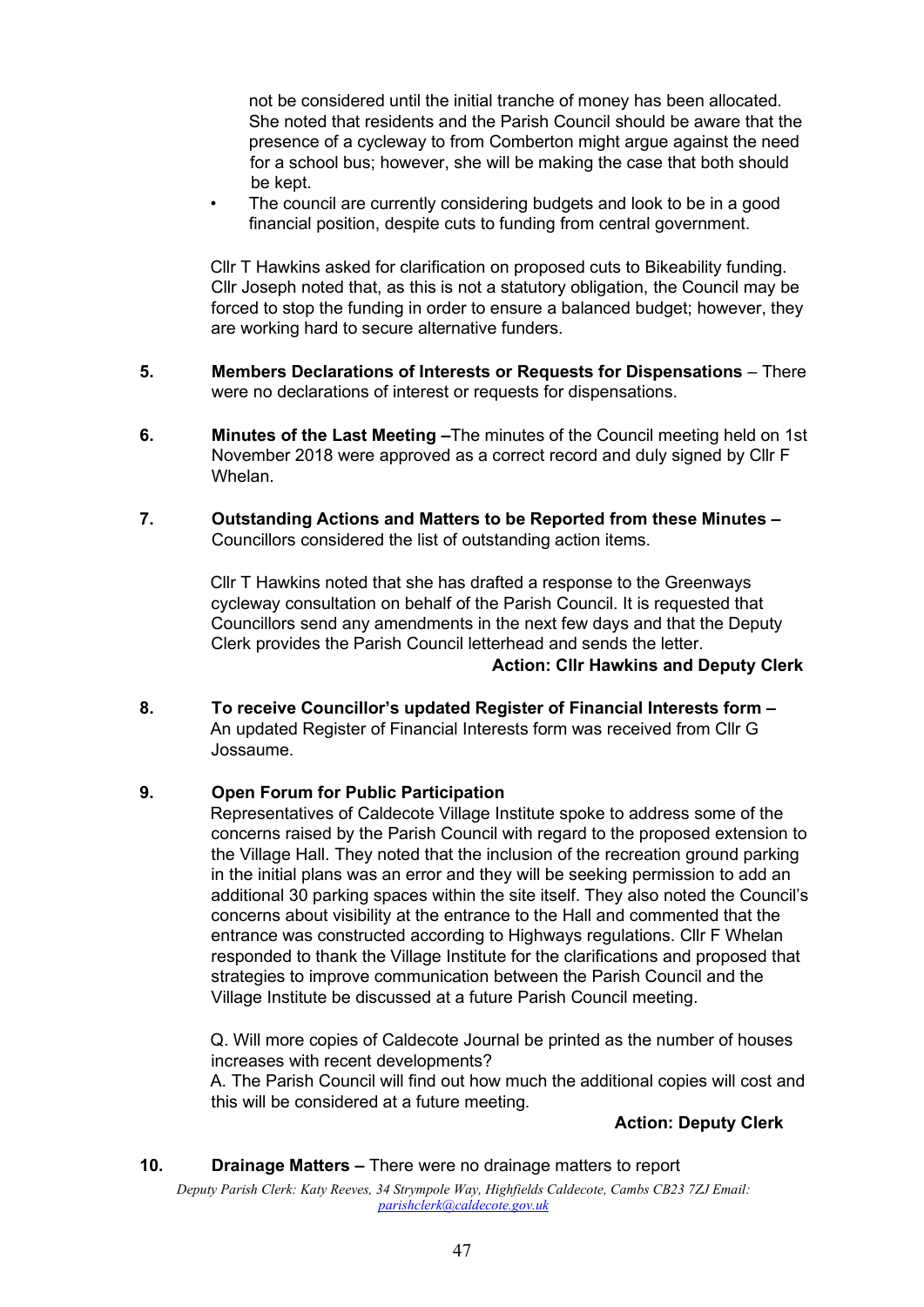- **11. Village Design Statement (VDS) –** Meetings of residents in the working group have been held and the District Council Planning Committee have been given a tour of the village. The draft version of the VDS has been read at the District Council and was well received. Cllr F Whelan thanked Phil and Mary-Anne Claridge for all their work on the VDS.
- **12. Emergency Planning –** To be added to the agenda for the February Parish Council meeting

## **13. Planning Applications and Decisions:**

**13.1 Proposal: Change of Use of part of detached garage into dog grooming area, for Dog grooming business Application Ref: [S/3848/18/FL](http://plan.scambs.gov.uk/swiftlg/apas/run/WPHAPPDETAIL.DisplayUrl?theApnID=S/3848/18/FL&backURL=%253Ca%2520href%253Dwphappcriteria.display%253FpaSearchKey%253D1800585%253ESearch%2520Criteria%253C%252Fa%253E%20%3E%20%3Ca%20href%3D%27wphappsearchres.displayResultsURL%3FResultID%3D2375416%2526StartIndex%3D1%2526SortOrder%3Drgndat%3Adesc%2526DispResultsAs%3DWPHAPPSEARCHRES%2526BackURL%3D%253Ca%2520href%253Dwphappcriteria.display%253FpaSearchKey%253D1800585%253ESearch%2520Criteria%253C%252Fa%253E%27%3ESearch%20Results%3C%2Fa%3E) Location: 7, Dorral Dean, Highfields Caldecote CB23 7ZW Applicant: Peter Beecroft** 

It was **RESOLVED** to object to the application owing to concerns about parking, increased traffic and potential noise nuisance. Proposed HC, seconded JP. Cllr T Hawkins abstained from the vote.

**13.2 Proposal: Demolition of existing bungalow and construction of new dwelling. Temporary site accommodation ( Retrospective ) Application Ref: [S/4046/18/FL](http://plan.scambs.gov.uk/swiftlg/apas/run/WPHAPPDETAIL.DisplayUrl?theApnID=S/4046/18/FL&backURL=%253Ca%2520href%253Dwphappcriteria.display%253FpaSearchKey%253D1800593%253ESearch%2520Criteria%253C%252Fa%253E%20%3E%20%3Ca%20href%3D%27wphappsearchres.displayResultsURL%3FResultID%3D2375425%2526StartIndex%3D1%2526SortOrder%3Drgndat%3Adesc%2526DispResultsAs%3DWPHAPPSEARCHRES%2526BackURL%3D%253Ca%2520href%253Dwphappcriteria.display%253FpaSearchKey%253D1800593%253ESearch%2520Criteria%253C%252Fa%253E%27%3ESearch%20Results%3C%2Fa%3E) Location: 13, West Drive, Highfields Caldecote CB23 7NY Applicant: Ms Rosie Denton-Cowell** 

It was **RESOLVED** to support the application. Proposed JP, seconded HC. Cllr T Hawkins abstained from the vote.

#### **13.3 Proposal: Erection of 2 no. Semi Detached Dwellings Application Ref: [S/4117/18/FL](http://plan.scambs.gov.uk/swiftlg/apas/run/WPHAPPDETAIL.DisplayUrl?theApnID=S/4117/18/FL&backURL=%253Ca%2520href%253Dwphappcriteria.display%253FpaSearchKey%253D1800601%253ESearch%2520Criteria%253C%252Fa%253E%20%3E%20%3Ca%20href%3D%27wphappsearchres.displayResultsURL%3FResultID%3D2375433%2526StartIndex%3D1%2526SortOrder%3Drgndat%3Adesc%2526DispResultsAs%3DWPHAPPSEARCHRES%2526BackURL%3D%253Ca%2520href%253Dwphappcriteria.display%253FpaSearchKey%253D1800601%253ESearch%2520Criteria%253C%252Fa%253E%27%3ESearch%20Results%3C%2Fa%3E) Location: Land at 28, Highfields Road, Highfields Caldecote CB23 7NX Applicant: Mr Neil Farnsworth**

It was **RESOLVED** to object to the application on the grounds that its proximity to the school entrance is likely to present a safety risk to road users and pedestrians and to ask that, if the application is approved, it should be referred to the planning committee. Proposed PF, seconded HC. Cllr T Hawkins abstained from the vote.

### **13.4 Proposal: Trees**

**Eucalyptus (T1) - fell because of excessive height and risk to adjacent high voltage power distribution lines.** 

**Holly Oak (T2) - fell because of excessive shading and low amenity value. Field Maple (T3, T4, T5, T6) - fell because of excessive shading, growing into telephone wires and low amenity value.** 

**Application Ref: [S/4346/18/TC-T](http://plan.scambs.gov.uk/swiftlg/apas/run/WPHAPPDETAIL.DisplayUrl?theApnID=S/4346/18/TC&backURL=%253Ca%2520href%253Dwphappcriteria.display%253FpaSearchKey%253D1800596%253ESearch%2520Criteria%253C%252Fa%253E%20%3E%20%3Ca%20href%3D%27wphappsearchres.displayResultsURL%3FResultID%3D2375428%2526StartIndex%3D1%2526SortOrder%3Drgndat%3Adesc%2526DispResultsAs%3DWPHAPPSEARCHRES%2526BackURL%3D%253Ca%2520href%253Dwphappcriteria.display%253FpaSearchKey%253D1800596%253ESearch%2520Criteria%253C%252Fa%253E%27%3ESearch%20Results%3C%2Fa%3E)PO** 

**Location: College Farm, Main Street, Caldecote CB23 7NU Applicant: Neale Whyatt**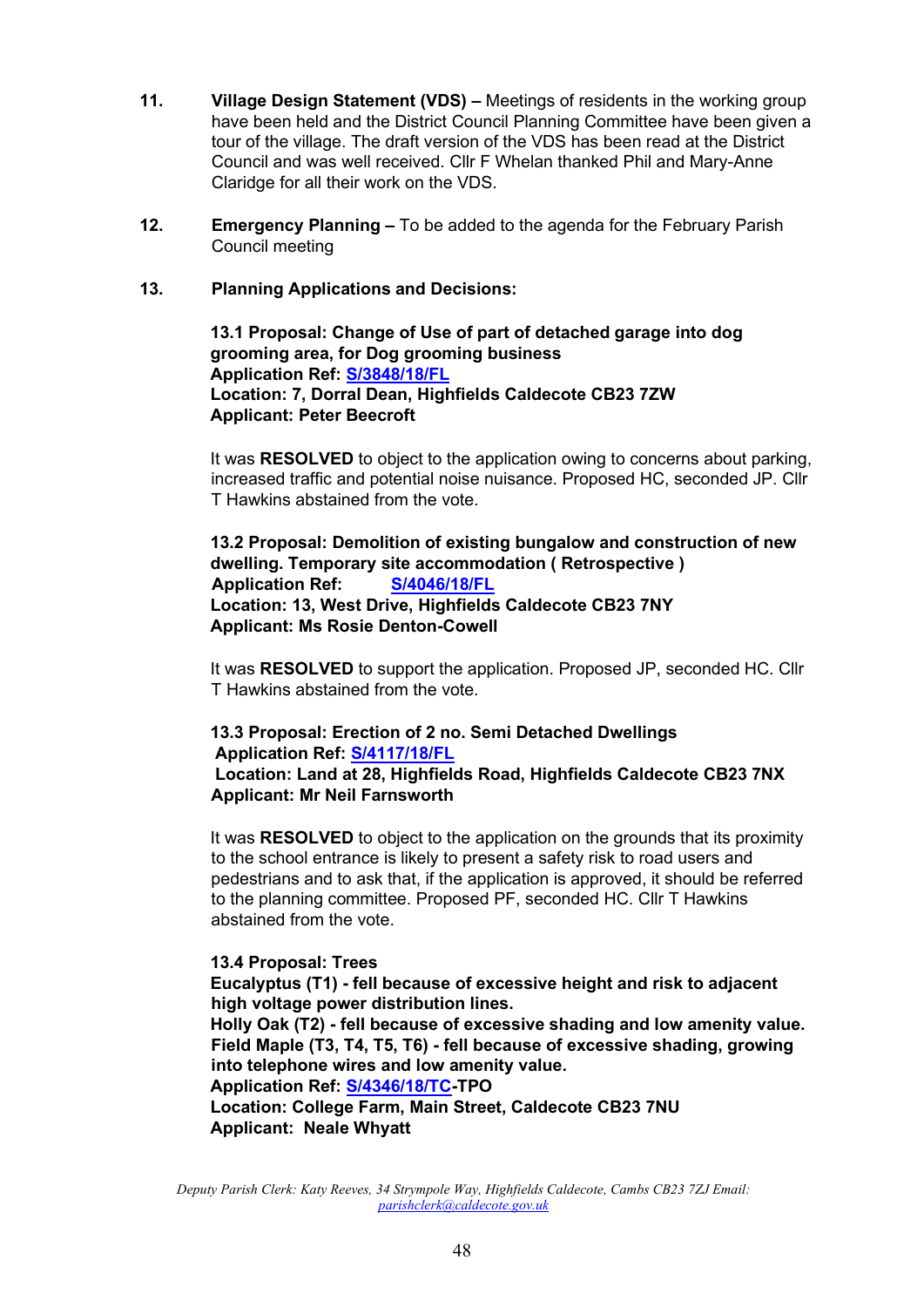It was **RESOLVED** to support the application. Proposed HC, seconded JP. Cllr T Hawkins abstained from the vote.

# **13.5 Proposal: Erection of Three 4 bedroom dwellings with associated car parking, landscaping and access arrangements**

**Application Ref: [S/4394/18/FL](http://plan.scambs.gov.uk/swiftlg/apas/run/WPHAPPDETAIL.DisplayUrl?theApnID=S/4394/18/FL&backURL=%253Ca%2520href%253Dwphappcriteria.display%253FpaSearchKey%253D1800597%253ESearch%2520Criteria%253C%252Fa%253E%20%3E%20%3Ca%20href%3D%27wphappsearchres.displayResultsURL%3FResultID%3D2375429%2526StartIndex%3D1%2526SortOrder%3Drgndat%3Adesc%2526DispResultsAs%3DWPHAPPSEARCHRES%2526BackURL%3D%253Ca%2520href%253Dwphappcriteria.display%253FpaSearchKey%253D1800597%253ESearch%2520Criteria%253C%252Fa%253E%27%3ESearch%20Results%3C%2Fa%3E)**

# **Location: Land at Casa D Foseta, St Neots Road, Caldecote, Cambridge, Cambridgeshire, CB23 8AY**

#### **Applicant: Ms Fossett**

It was **RESOLVED** to make no comment on the application. Proposed HC, seconded GJ. Cllr T Hawkins abstained from the vote.

**13.6 Proposal: Erection of a detached dwelling and garaging. Application Ref: [S/4450/18/FL](http://plan.scambs.gov.uk/swiftlg/apas/run/WPHAPPDETAIL.DisplayUrl?theApnID=S/4450/18/FL&backURL=%253Ca%2520href%253Dwphappcriteria.display%253FpaSearchKey%253D1800598%253ESearch%2520Criteria%253C%252Fa%253E%20%3E%20%3Ca%20href%3D%27wphappsearchres.displayResultsURL%3FResultID%3D2375430%2526StartIndex%3D1%2526SortOrder%3Drgndat%3Adesc%2526DispResultsAs%3DWPHAPPSEARCHRES%2526BackURL%3D%253Ca%2520href%253Dwphappcriteria.display%253FpaSearchKey%253D1800598%253ESearch%2520Criteria%253C%252Fa%253E%27%3ESearch%20Results%3C%2Fa%3E) Location: Gellys Wick, 38, East Drive, Highfields Caldecote, Caldecote, Cambridge, Cambridgeshire, CB23 7NZ Applicant:Mr Brown** 

It was **RESOLVED** to make no comment on the application. Proposed JP, seconded HC. Cllr T Hawkins abstained from the vote.

#### **Applications Withdrawn:**

**13.7 Proposal: Non-illuminated stack sign Location: Land east of Highfields Road, Highfields Caldecote CB23 7NX Applicant: AHannah Short, Linden Homes Eastern** 

**13.8 Proposal: Single storey rear extension Location: Village Hall Furlong Way Highfields Caldecote CB23 7ZH Applicant: The Trustees of Caldecote Village Insititute Ltd** 

### **Application Update:**

- **13.9 Bourn Airfield Public Meeting on 27th November 2018 –** Attendance at the public meeting was disappointing. Cllrs H Cartwright and F Whelan reported that they intend to draft a template response letter capturing the points raised at the meeting for residents to use if they wish.  **Action: Cllr F Whelan and Cllr H Cartwright**
- **13.10 To consider signing the coalition of local Parish Councils joint letter to SCDC concerning site access to Bourn Airfield –** To be discussed at a future meeting.

#### **14. Finance Matters:**

- **14.1 To receive a report on the Current Financial Position The Deputy** Clerk provided a report on current budget vs. expenditure. Received.
- **14.2 To receive staff timesheets –** Staff timesheets were received and approved. Cllr H Cartwright will meet with staff members to discuss the best way to complete the timesheets. Proposed FW, seconded JP.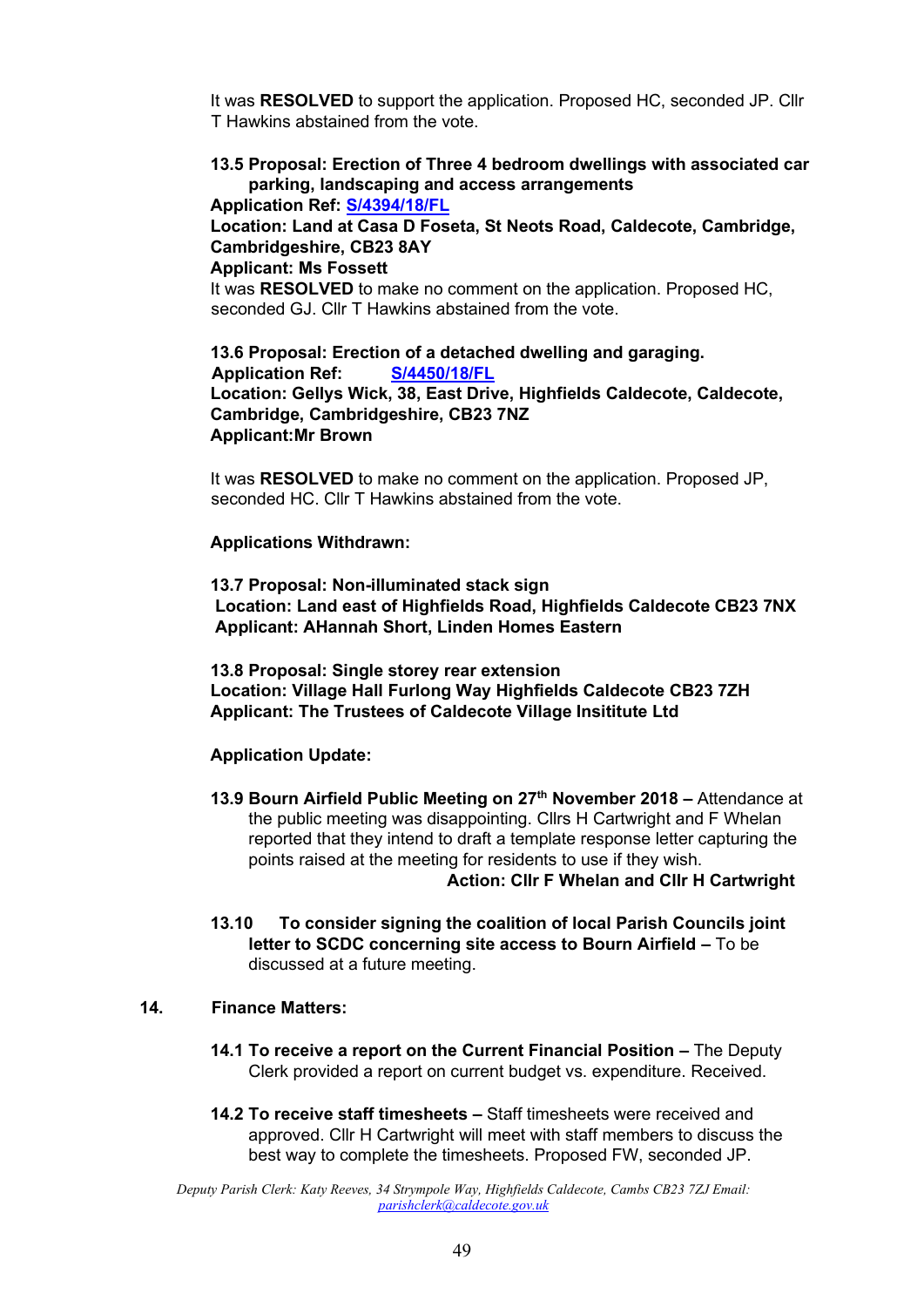**14.3 To receive the schedule of payments and approve the payment of Bills –** The schedule of payments was received, and payment of bills was approved, with the exception of the renewal of the subscription to LCPAS. It was requested that the mobile phone contracts be researched to determine whether a better deal could be found. Proposed HC, seconded JP.

**14.5 To receive and approve the Bank Reconciliation – The bank** reconciliation dated 30th November 2018 was received and approved. Proposed HC, seconded JP.

## **15. Leisure and Amenities Matters:**

- **15.1 To receive a report from the Leisure and Amenities Working Groups**  It was reported that the new fence has now been installed at the recreation ground.
- **15.2 To consider quotations for locksmiths –** Two quotes were considered. It was agreed that this item will be discussed at the January meeting, following efforts to locate the card with the codes for the original lock. **Action Cllr H Cartwright and Cllr P Field**
- **15.3** To consider future charges for the Cricket Club This item will be considered at a later meeting.
- **15.4 To receive the minutes of the Youth Bus AGM and consider future charges –** This item will be considered at a later meeting. Cllrs P Field, G Jossaume and J Powell will seek the view of young people in the village about the provision that they require.

**Action: Cllr P Field, Cllr J Powell and Cllr G Jossaume** 

**15.5 To consider designs for new bus shelters –** Cllrs discussed a request from Linden Homes to consult on proposed designs for a new bus shelter to be provided at the stop on the south side of St Neots Rd. It was agreed that this

will be considered at the January meeting, after more research has been carried out. **Action: All Councillors** 

It was agreed that a representative of Linden Homes be invited to the meeting for this discussion. **Action: Deputy Clerk** 

**15.6 To consider and sign grounds maintenance service contract –** It was noted that the current version of the contract contains the wrong version of the schedule of works required. Cllrs H Cartwright and Cllr P Field will liaise with the contractors to resolve the issue and this will be considered at a future meeting of the Parish Council. **Action: Cllr H Cartwright and Cllr P Field**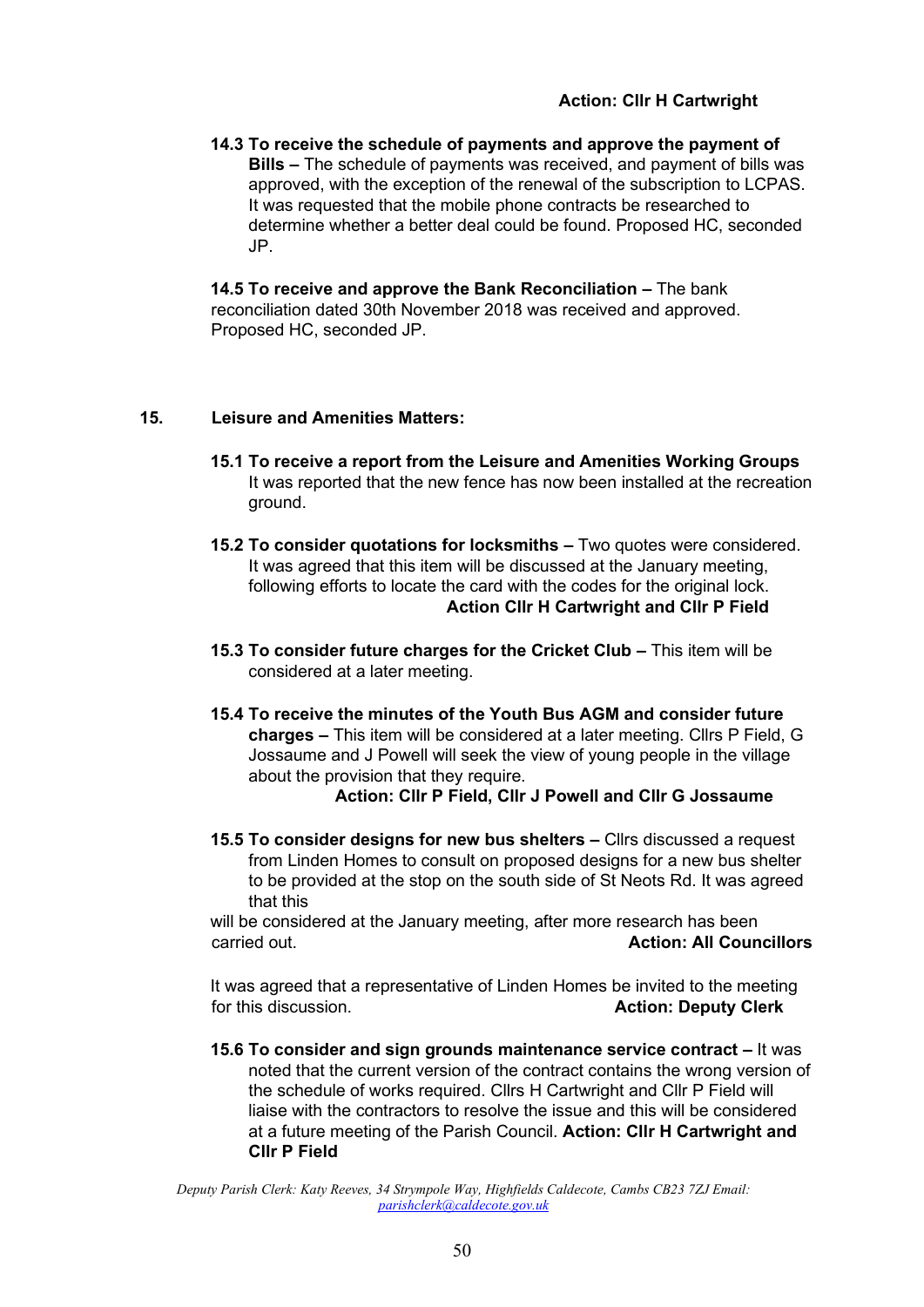#### **15.7 To consider quotations for Sports Pavilion roof repairs –** It was agreed that the quote from S Murray Roofing for £320.00, including VAT, would be accepted, and the work scheduled. Proposed TH, seconded JP. **Action: Deputy Clerk**

## **15.8 To consider quotations for urgent repairs to Furlong Way playground**

**–** It was agreed that the quote for urgent repairs to the playground from Mr A.

Peters for a total of £534.00 would be accepted, and the work scheduled. Proposed PF, seconded TH. **Action: Deputy Clerk**

**15.9 To consider vertidraining the Sports Pitches –** It was agreed that the quote from CGM for £973.75 + VAT would be accepted, and the work scheduled. Proposed PF, seconded TH **Action: Deputy Clerk** 

### **16. Correspondence**

Further correspondence from a resident in Grafton Drive concerning the maintenance of a Willow Tree was received and considered. It was agreed that three quotes will be sought for the work required **Action: Cllr H Cartwright** Correspondence concerning the Furlong Way playground was received and considered. Cllr P Field will contact the resident to discuss the issues raised. **Action: Cllr P Field**

Correspondence from the Headteacher of Caldecote Primary School concerning the installation of yellow parking zig zags outside the school was received and considered. It was noted that there have been previous discussions about this possibility with the Highways department that concluded that this was not possible. The Parish Council are unwilling to re-open this discussion. Cllr T Hawkins will write to the school to explain the Council's position. **Action: Cllr T Hawkins** 

Correspondence from SCDC concerning a possible workshop on the benefits of risk within play was received and considered. It was agreed that this was not something that the Parish Council would be interested in attending.

Correspondence from the Cricket Club request support for an application for funding to provide new picnic benches at the Pavilion was received and considered. It was agreed that the Council would be happy to support this application.

Correspondence from Cambridgeshire County Council requesting a financial contribution towards funding the Bikeabillity scheme was received and considered. It was agreed that the Parish Council do not have the budget to find this scheme and it was proposed that the possibility of volunteers teaching children cycle safety be investigated.

#### **17. Councillors Reports** There were no reports

# **18. Staffing matters (closed to the Public)**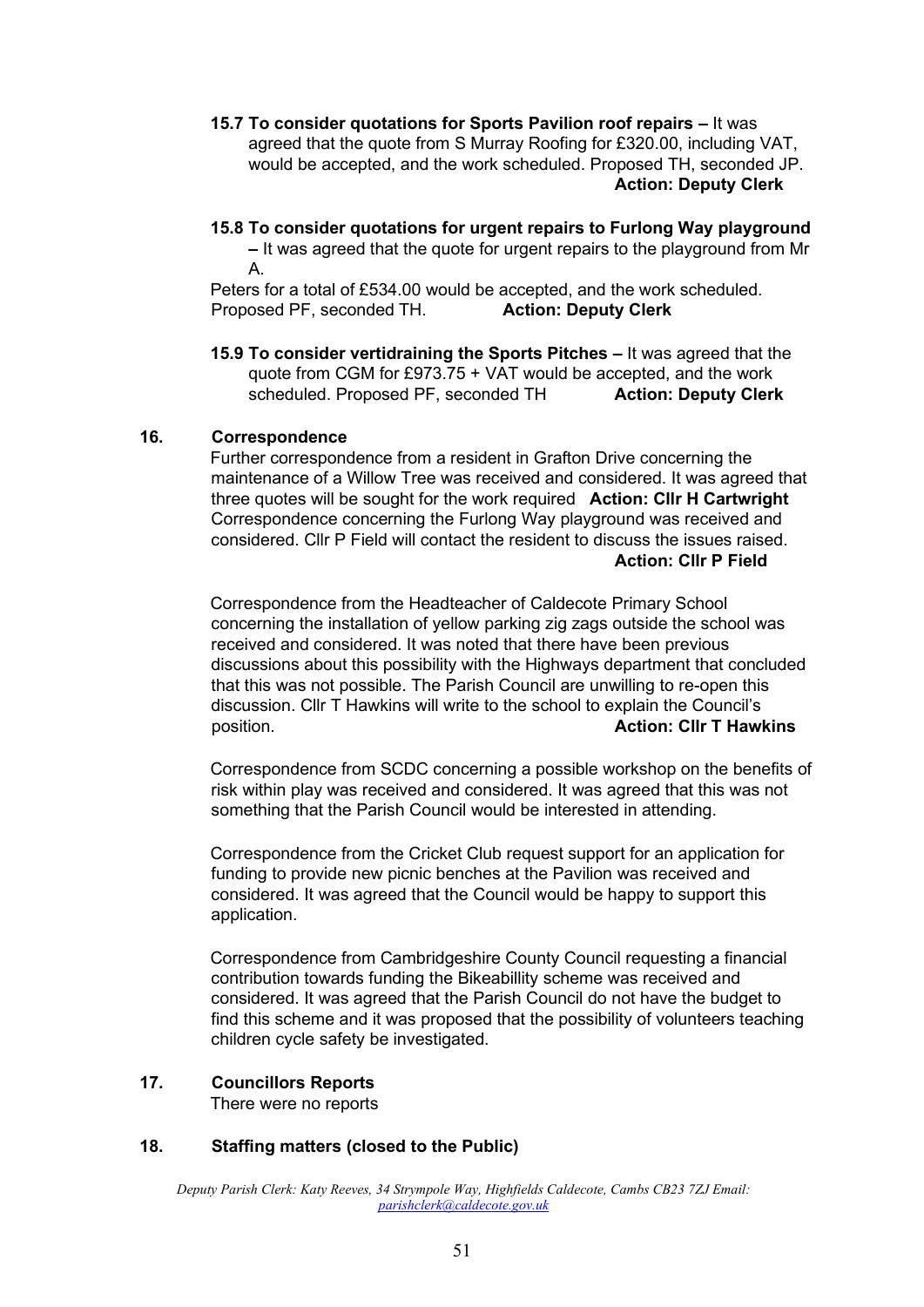It was agreed that a Locum Clerk will be sought to start work on the  $7<sup>th</sup>$  January, for an initial period of 3 months. A contract for a maximum of 60 hours/ month will be sought. Proposed HC, seconded PF

## **Action: Cllr H Cartwright**

It was agreed that recruitment of a new permanent Clerk will be considered at the January meeting.

### **19. Dates of the Next Meetings**

L&A Working Group 20<sup>th</sup> December (TBC) F&P Committee 20<sup>th</sup> December (TBC) Full Council Meeting **10th January 2019**

**The Meeting Closed at 10 pm** 

Signed: \_\_\_\_\_\_\_\_\_\_\_\_\_\_\_\_\_\_\_

Dated: \_\_\_\_\_\_\_\_\_\_\_\_\_\_\_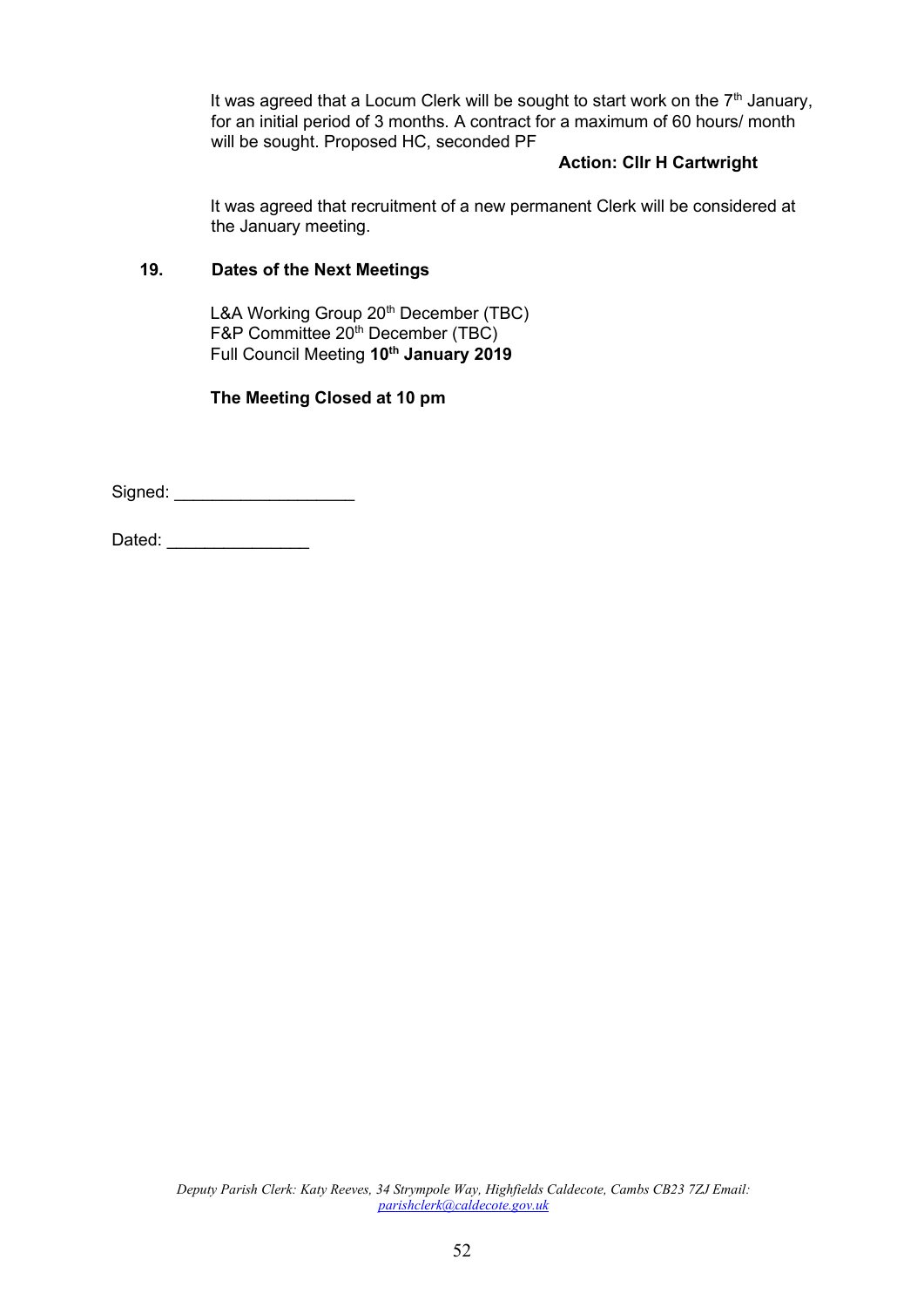Lina Nieto Cambridgeshire **County** Councillor Hardwick



Division

November Report 2018

Dear all,

I hope you find this information useful.

#### **Cambridge North Station**

I attended this month a stakeholder briefing organised by the Greater Cambridge Partnership. The partners involved in this apart from the GCP are: the Combined Authority, Network Rail, Mott MacDonald and Astra Zeneca. They are looking at all the options at the moment. The project still in a very embryonic stage. They have obtained the next tranche of the money £9.6 million. They believe the last phase of the project will happen in 2021. They are looking at innovative ways to bring third party funding for this project. Some of the ideas in the air are to apply the "Beneficiary pays" principle, instead of taxing everyone. Focus on incremental passenger revenue, capturing land value uplift and wider contributions.

One of the items that they will be considering regarding finance will be a "congestion charge/parking levy/ or similar name". In my opinion, this will affect directly residents in South Cambridge more than any other district. One question I raised is that if they are looking at charging people to drive into the city, they must offer a sustainable transport alternative.

#### **Greenways**



I met with the officers leading on the Greenways. I raised the concerns I have been receiving from the different parishes in my division. The consultation is now closed and once they analyse the information, they will take into consideration all the points raised. It is of their position that public's perception and ideas do count and they are taking a very good approach and listening to the public.

Once of the issues that keeps coming

up is, if we have a safe route that links the school to the village, will we lose the school bus? At the moment the policy says that you would do. I believe that we should have both. I am having meetings with officers in the different departments and will keep you posted.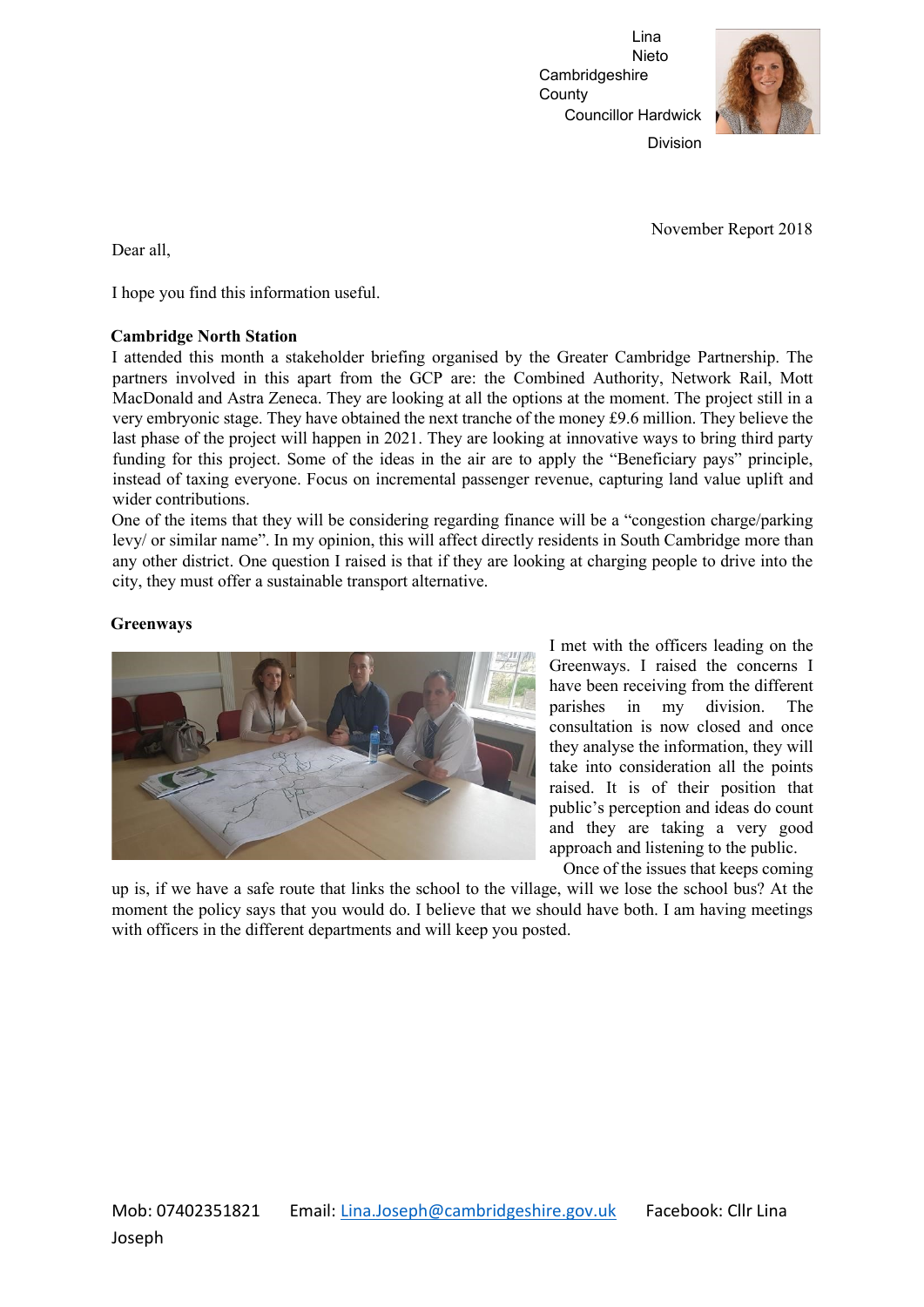Lina Nieto **Cambridgeshire County** Councillor Hardwick



Division

#### Their memory will never cease... May they he blessed with healing balm...

#### Love's precious seed...

2 Wisdom for all who bear 2 viscom for as who bear<br>the future in their hand,<br>entrusted with the care<br>of this and every land,<br>When comes the hour,<br>O Lord, we pray, inspire the<br>way we spend our power. 3 Honour for all who've paid war's painful, bitter price,<br>when duty called they made

4 Ease for the sources on the capital each soul that cannot find<br>each soul that cannot find<br>the peace beyond all thought<br>May they be blessed<br>with healing balm for inner calm<br>and perfect rest. 5 Love for the human heart.<br>when halle grows from our fears<br>and invaringly els start<br>to turn our pleughs to spears.<br>Help us to sow love's precious<br>seed, in word and deed,<br>that peace may grow.

**Remembrance** As much as possible I join the different communities across my 12 parishes. On Sunday, I went to Caldecote. The service was lovely, it was completely packed and everyone was very friendly. It is extremely important to support these type of events, we must not forget what other men and women did in the past for us to enjoy what we have today. Thank you to all the residents and councillors for being so welcoming.

#### **Produce and sell energy**

Our energy unit is looking at the possibility to be energy self-sufficient and be able to sell the electricity we generate. This is very exciting because as you may already know the grid is at capacity and if we want to continue growing and be more sustainable we need to be disruptive and think out of the box. This is very exciting and I will keep you posted!



#### **News**

Residents of Cambridgeshire village Swaffham Prior are one step closer to achieving a low carbon community heat scheme after Councillors gave approval for the project to move to the next stage. The decision by members of Cambridgeshire County Council's [Commercial & Investment Committee](https://cmis.cambridgeshire.gov.uk/CCC_live/Document.ashx?czJKcaeAi5tUFL1DTL2UE4zNRBcoShgo=W5TtyH7d1Uj0dad9R1XLvye9OzhdTxn%2bofqKQWbAY65%2b0DwTRXgpPw%3d%3d&rUzwRPf%2bZ3zd4E7Ikn8Lyw%3d%3d=pwRE6AGJFLDNlh225F5QMaQWCtPHwdhUfCZ%2fLUQzgA2uL5jNRG4jdQ%3d%3d&mCTIbCubSFfXsDGW9IXnlg%3d%3d=hFflUdN3100%3d&kCx1AnS9%2fpWZQ40DXFvdEw%3d%3d=hFflUdN3100%3d&uJovDxwdjMPoYv%2bAJvYtyA%3d%3d=ctNJFf55vVA%3d&FgPlIEJYlotS%2bYGoBi5olA%3d%3d=NHdURQburHA%3d&d9Qjj0ag1Pd993jsyOJqFvmyB7X0CSQK=ctNJFf55vVA%3d&WGewmoAfeNR9xqBux0r1Q8Za60lavYmz=ctNJFf55vVA%3d&WGewmoAfeNQ16B2MHuCpMRKZMwaG1PaO=ctNJFf55vVA%3d) means the scheme can now progress to the development of a detailed business case.

The Swaffham Prior Community Land Trust (SPCLT) first approached the County Council in 2017 to collaborate and support them with a community heat scheme, which will enable the village to stop relying on oil and move to a renewable heat source for heating and hot water needs. After exploring numerous low carbon heating options, a detailed feasibility study suggested that a district heat network with an energy centre, which has a combination of heat being extracted from groundwater and mains gas, would be the most viable option.

The proposed project still has a lot of work and analysis before any implementation can take place, but aligns with the vision of the councils Corporate Energy Strategy and councillors were in high praise of the innovative project.

Cllr Josh Schumann, Chair of the Commercial & Investment Committee said: "The Committee approved development of the important next stages of this project, which could support the village in moving away from relying on oil and onto a renewable energy through heat extracted from ground water. What excites me is the knowledge that by 2021 the village could own its own heating system

Mob: 07402351821 Email: Lina.Joseph@cambridgeshire.gov.uk Facebook: Cllr Lina Joseph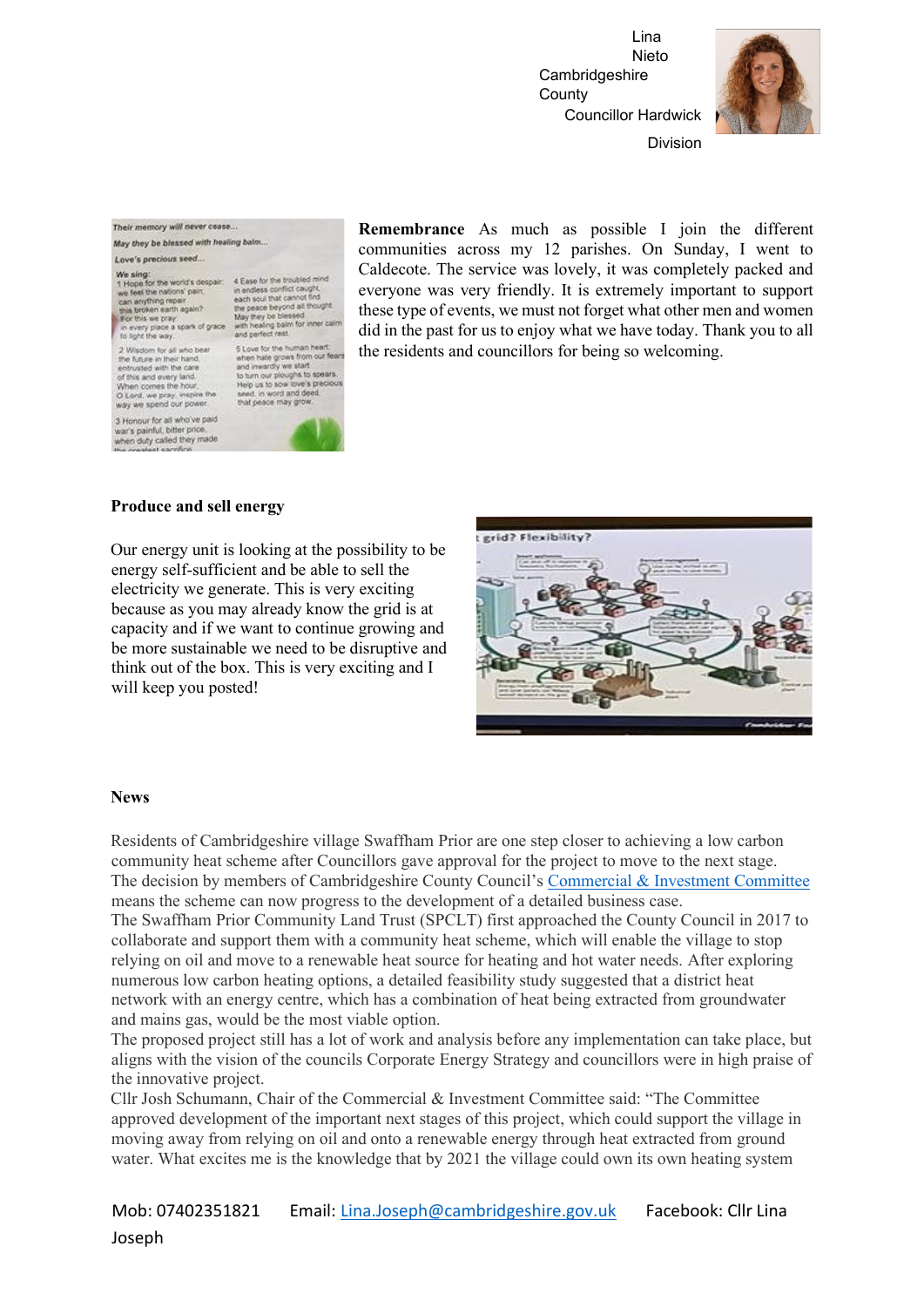Lina Nieto **Cambridgeshire County** Councillor Hardwick



Division

and not be vulnerable to fluctuating global prices of oil that the residents are currently tied to. "Boreholes to test the ground water could be drilled as early as next year, which is a vital next step for the project. We will also need access to homes to identify what is needed in the home to connect to the community heat network. "The project has identified Cambridgeshire County Council land in Swaffham Prior as a location for the energy centre and we are very keen to discuss how this helps the village realise its low carbon ambitions and manage their future energy costs."

The proposed project will be retrofitted, one of the first of its kind in the country, and as such will act as a pilot project for both the government and similar villages looking to convert to sustainable heat systems.

The [project team](https://www.mlei.co.uk/section-1/swaffham-prior-community-heat-project/) [a](https://www.mlei.co.uk/section-1/swaffham-prior-community-heat-project/)re working alongside the government department for Business, Energy & Industrial Strategy (BEIS), who have provided valuable advice and grant funding, as well as a letter of support for the progression of the project. This project exemplifies the principles articulated in the government's Clean Growth Strategy. The decarbonisation of properties dependent on oil is seen as an important step towards meeting our commitments under the Climate Change Act.

Colleagues at the Cambridgeshire Peterborough Combined Authority are also excited about the prospects of the proposed scheme. James Palmer, Mayor of Cambridgeshire and Peterborough, approved initial match funding on the understanding that the work can be replicated to benefit other communities within Cambridgeshire keen to take on this new energy journey.

The next step of developing a business case for the project will look at detailed financing options, scheme design and procurement strategy. Engagement and support of the Swaffham Prior community will be key to ensuring the project's success, and the project team have already begun engagement work including a presentation evening with table discussions, as well as a legal focus group with residents in the community. Further community outreach will follow.

"The project is important for the village but it is also of strategic importance to communities that are off the gas grid and are looking for ways to move from oil based heating to a more sustainable, low carbon options that are also therefore less susceptible to price fluctuations and fuel security issues." Further details about the scheme, in the form of a Frequently Asked Questions document, can be found on the Swaffham Prior Parish Council CLT webpage here: [http://www.swaffhamprior.org.uk/pc/CLT.html.](http://www.swaffham-prior.org.uk/pc/CLT.html)

### **South Cambridge District Council**

This week conservatives at South Cambridge have call for the £50.000 that the Liberal Democrats have decided to spend on management consultants to be re-allocated to delivery of front-line services. This money is meant to help the new administration decide "how the council could best focus on delivering its priorities". Senior management being paid almost double that amount are not being used to this purpose.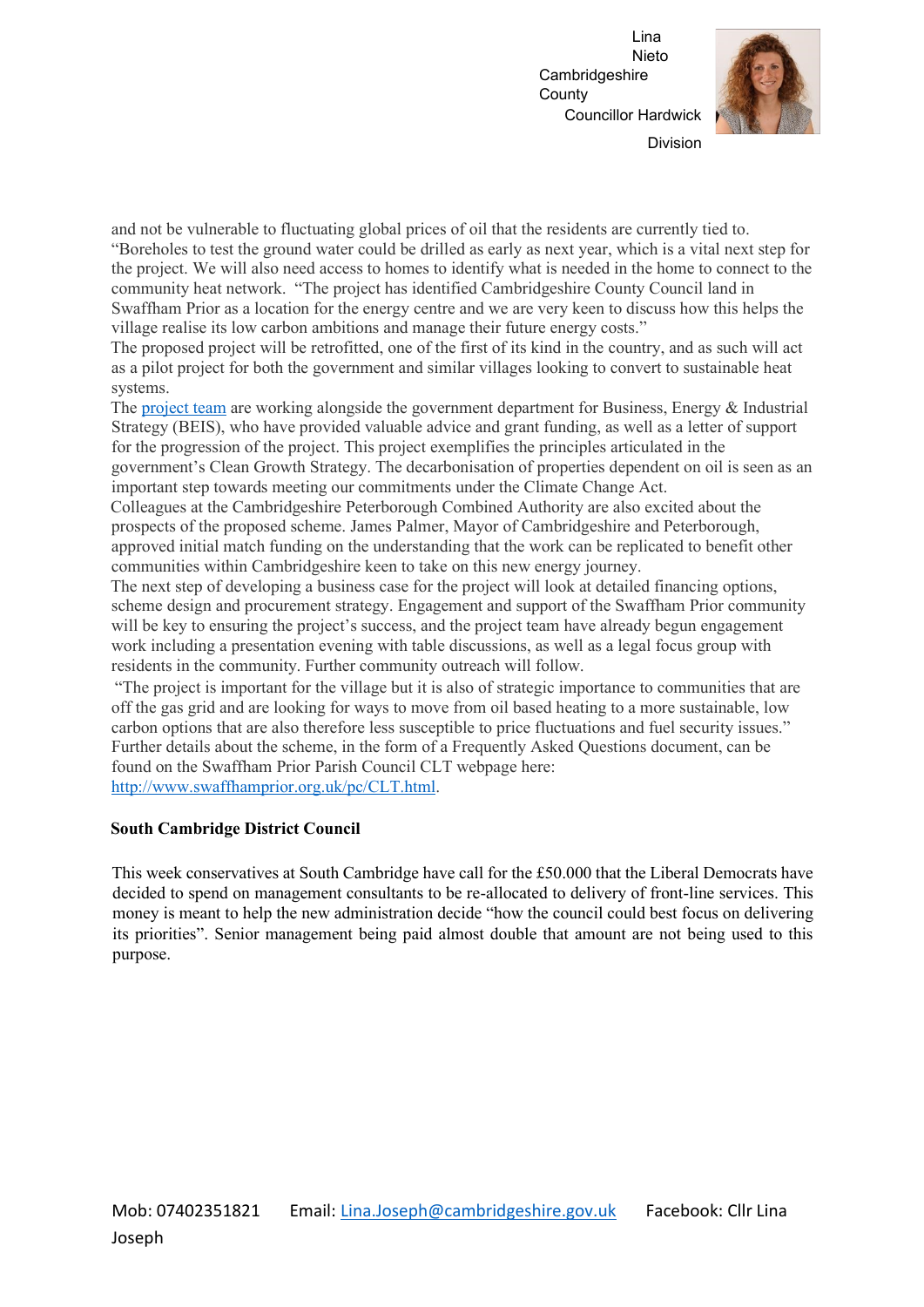Lina Nieto Cambridgeshire **County** Councillor Hardwick



Division

#### **Combined Authority**



Loan agreed to bring 88 empty homes in Ely back into use At Wednesday's meeting the Board also agreed a repayable commercial loan up to a maximum of £24.4 million to bring 88 empty homes in Ely back into use.

The loan will enable the purchase of the Ministry of Defence-owned homes site at Princess of Wales hospital in Ely, where the properties currently sit vacant and are in need of a programme of refurbishment. The loan agreement will be with East Cambs Trading Company (ECTC), the wholly owned trading arm of East Cambridgeshire District Council. The intention is that the District Council will acquire the site and immediately transfer it to the ECTC

to commence work.

The site will be redeveloped to provide 92 homes, by dividing four units to eight, then sold back to the market within two years, at which point the loan will be repaid.

The scheme will also develop 15 affordable homes to link in with an existing community land trust (CLT). The CLT, governed by members of the local community, will oversee the affordable homes, ensuring they are made available for people who live and work in the area as affordable rent properties. The scheme will therefore create additional affordable homes without the need for any grant funding by the Combined Authority.

#### **Local issues**

#### **Hardwick:**

I attended this month also an extraordinary meeting regarding the greenways project. I raised the concerns with officers. The officers pointed out that if the cycle lane connects the north too, they could potentially lose the school bus. This is something I am investigating.

#### **Madingley**:

It is that time of the year again. LHI bids deadline is in the horizon. Officer dealing with a project from Madingley met with them this week. The Parish Council is looking to close the avenue in order to avoid getting through traffic. My understanding is that the County Council is supportive of this project.

### **Kingston:**

I attended this week an extraordinary meeting as the Parish Council wanted to discuss officer comments and suggestions. They were concerned with speeding through the village and where thinking on installing a mini roundabout. Mini roundabouts require a lot of lightening and they are not currently a preferred option for safety reasons. Officer suggested to first gather data to know if speeding is a real issue.

### **The Eversdens:**

Mob: 07402351821 Email: Lina.Joseph@cambridgeshire.gov.uk Facebook: Cllr Lina Joseph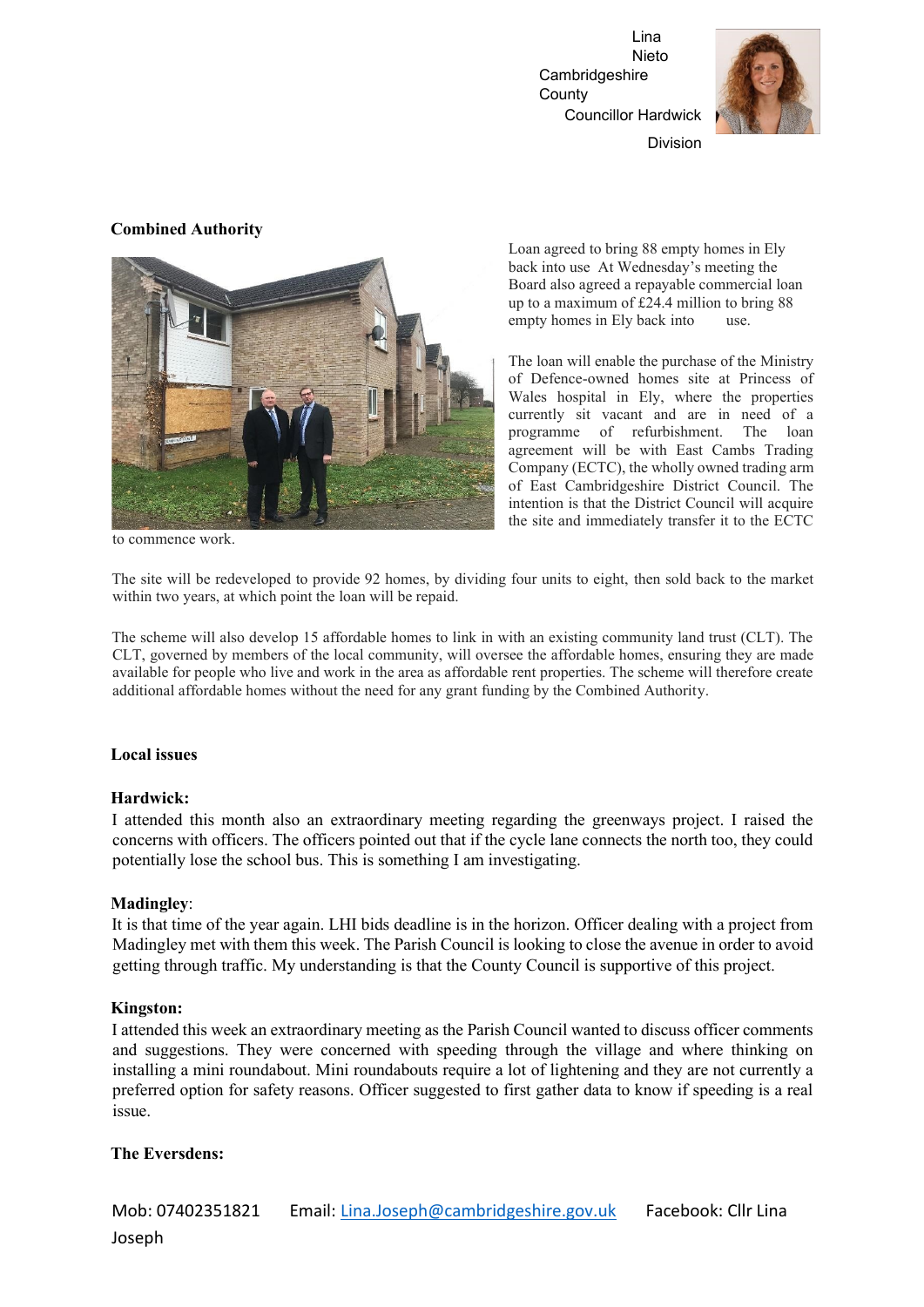Lina Nieto **Cambridgeshire County** Councillor Hardwick



Division

This month at their Parish Council they wanted to share with parishes in the proximity that they are paying for the Connection Bus to come to the village for the benefit of young people. Please do share with your residents. The staff do an incredible job and are a great asset for young people in rural communities like ours.

They are also in the process of kicking off the ground the construction of a new village hall. Watch the space.

---------------------------------------------------------------------------------------------------------------------------

#### **Local Natural Partnership Board**

As you may already know I represent the Council in this outside body. You have over 10 organisations represented and it's always active, trying to push the natural agenda forward and upwards. Recently we have been able to launch a new website, please take a look at it. This is a very exciting milestone. [www.naturalcambridgeshire.org.uk](http://www.naturalcambridgeshire.org.uk/)

#### **Events**

Please take a moment to review the diary and contact me if you have any questions in regards to any of the events listed or if you are aware of any other events that are taking place that are not listed. All events can also be found on our webpage at [https://www.cambridgeshire.gov.uk/residents/travelroads](https://www.cambridgeshire.gov.uk/residents/travel-roads-and-parking/roads-and-pathways/highway-events/)[and-parking/roads-and-pathways/highway-events/](https://www.cambridgeshire.gov.uk/residents/travel-roads-and-parking/roads-and-pathways/highway-events/)

#### **Funding portal**

Please do share this link with community groups that wish to find funding pots. <http://www.idoxopen4community.co.uk/supportcambs>

#### **Highways**

A reminder that you can report road maintenance issues here: [https://www.cambridgeshire.gov.uk/residents/travel-roads-and-parking/roads-andpathways/roadworks](https://www.cambridgeshire.gov.uk/residents/travel-roads-and-parking/roads-and-pathways/roadworks-and-faults/)[and-faults/](https://www.cambridgeshire.gov.uk/residents/travel-roads-and-parking/roads-and-pathways/roadworks-and-faults/)

#### **Hedges**

If you have an issue with hedges then they would be advised to log their complaint on our website [https://www.cambridgeshire.gov.uk/residents/travel-roads-and-parking/roads-andpathways/roadworks](https://www.cambridgeshire.gov.uk/residents/travel-roads-and-parking/roads-and-pathways/roadworks-and-faults/)[and-faults/](https://www.cambridgeshire.gov.uk/residents/travel-roads-and-parking/roads-and-pathways/roadworks-and-faults/)

#### **Roadworks**

I had calls from residents regarding roadworks. If you would like to know what is happening in your area you can check in this website. [www.roadworks.org](http://www.roadworks.org/)

-------------------------

Just to remind you that the public is very welcome to attend committee meetings and Full Council. You can find all the details [here.](https://cmis.cambridgeshire.gov.uk/ccc_live/Meetings.aspx)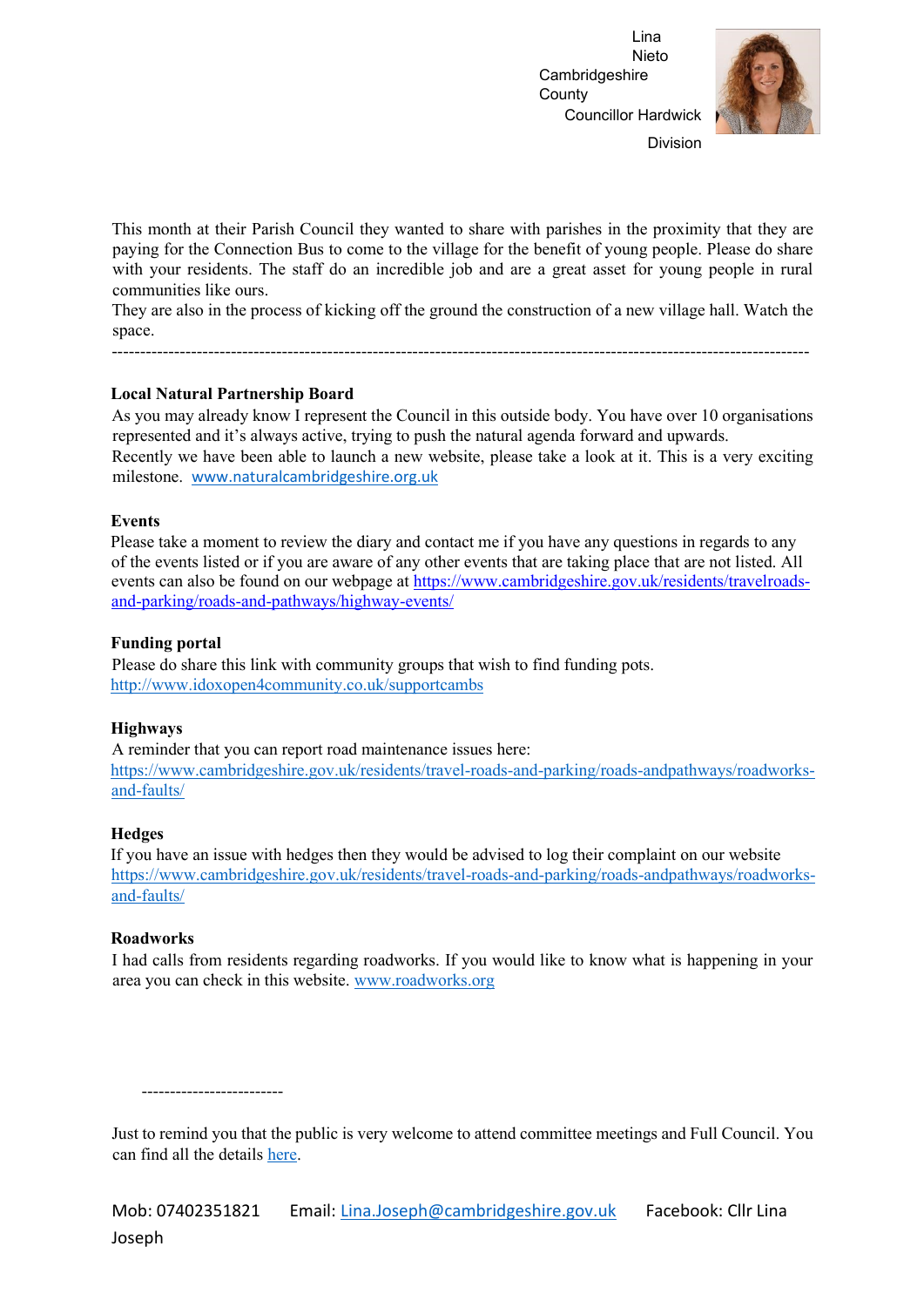Lina Nieto Cambridgeshire **County** Councillor Hardwick



Division

If you have any questions please do not hesitate to get in touch.

Kind regards,

Lina

**Representing the villages of:** Harlton, Barton, Great and Little Eversden, Caldecote, Kingston, Madingley, Hardwick, Coton, Grantchester and Comberton.

Mobile: 07402351821 E-mail: Lina.Joseph@Cambridgeshire.gov.uk Facebook: [Cllr Lina Joseph](https://www.facebook.com/CllrLinaJoseph)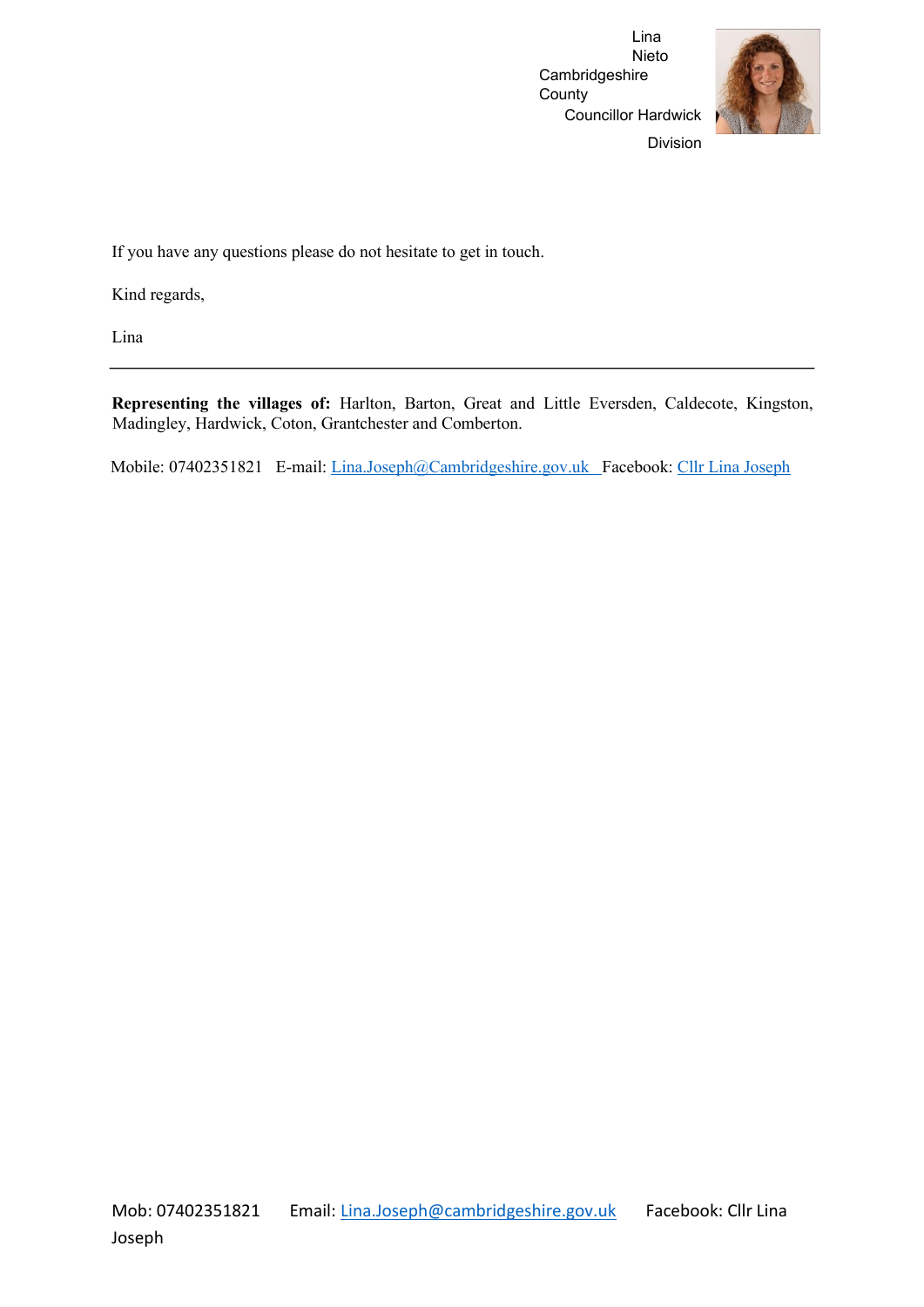# South Cambridgeshire District Council – Caldecote Ward

(comprises the Parishes of Caldecote, Childerley, Kingston, Bourn, Longstowe & Little Gransden)

# Councillor's Monthly Report – December 2018

This report is for all the Ward, so please be aware that some of the content may not be relevant to your particular Parish.

# **1 Housing**

South Cambs recently agreed to enter into a Heads of Terms agreement to buy 12 affordable homes at Grace Crescent, Hardwick. The site 98 homes site is being developed by Hill and the homes being purchased now is part of the 39 affordable earmarked for the site and is for shared ownership homes. The remaining 27 will be for affordable rented homes.

A further 4 affordable homes at Burton End, West Wickham are also being purchased on a site being developed by AFP Homes.

The council has also given the go ahead for the demolition of two houses on Pembroke Way, Teversham and redevelop the site to provide 5 new council houses.

We are proactively taking steps to ensure we meet our target of building or acquiring 200 new council houses in the coming years.

# **2 Planning**

# **2.1 Bourn Airfield New Village – Outline Application Consultation Extension** The

consultation period for the outline application  $S/3440/18/OL$  [wa](http://plan.scambs.gov.uk/swiftlg/apas/run/WPHAPPDETAIL.DisplayUrl?theApnID=S/3440/18/OL&backURL=%253Ca%2520href%253Dwphappcriteria.display%253FpaSearchKey%253D1777467%253ESearch%2520Criteria%253C%252Fa%253E%20%3E%20%3Ca%20href%3D%27wphappsearchres.displayResultsURL%3FResultID%3D2350249%2526StartIndex%3D1%2526SortOrder%3Drgndat%3Adesc%2526DispResultsAs%3DWPHAPPSEARCHRES%2526BackURL%3D%253Ca%2520href%253Dwphappcriteria.display%253FpaSearchKey%253D1777467%253ESearch%2520Criteria%253C%252Fa%253E%27%3ESearch%20Results%3C%2Fa%3E)s extended to 6<sup>th</sup> December 2018. The planning application is for the principle of the development with all details on layout etc to be determined as reserved matters, whilst this application is to determine the principle of access to the site, using the Childerley Roundabout and Broadway-North. Details on the council website is at [http://bit.ly/S-3440-18-OL.](http://bit.ly/S-3440-18-OL) [P](http://bit.ly/S-3440-18-OL)lease send comments to planning@scambs.gov.uk

# 2.2 Bourn Airfield New Village – Supplementary Planning Document

South Cambs council held a workshop on 21<sup>st</sup> November 2018 at Caldecote Village Hall to discuss the preparation of the Supplementary Planning Document (SPD). It was attended by parish council representatives from Bourn, Cambourne and Caldecote.

The point of the workshop was for the local representatives to explain to the officers and the consultants (Arup) putting together the SPD, what the issues of concern were, and to give ideas on how the new village should be built out.

The consultants came with a huge floor map of the airfield, and the local representatives then had a field day putting the ideas/concerns/suggestions on post it notes and sticking them on the relevant sections of the map!

I have put together a list of the issues that were stuck on that map, and attach it to this report. The topics were wide ranging – separation from existing communities, surface water drainage, direct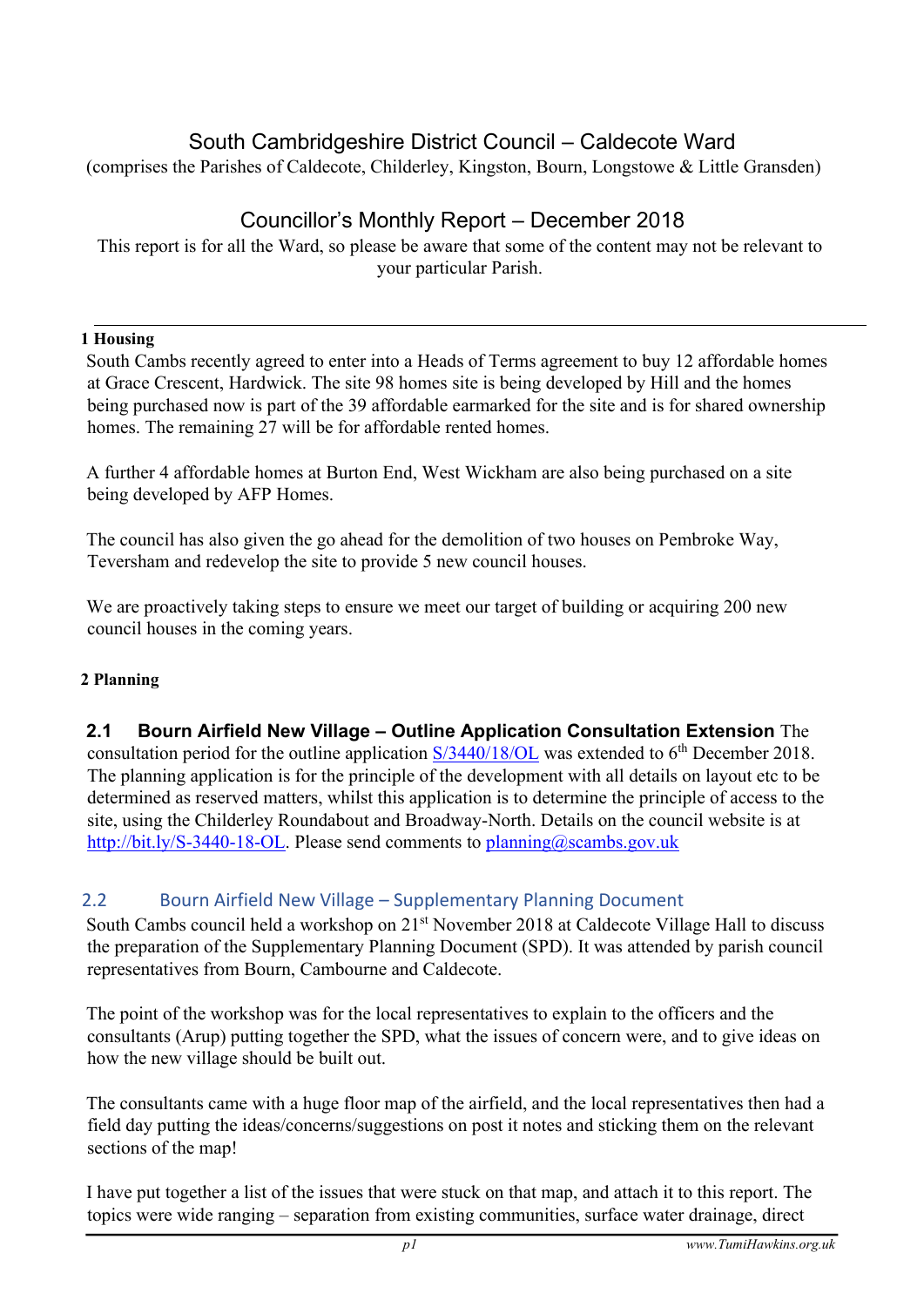access to/from site to/from A428 dual carriageway, pedestrian/cycle links with neighbouring villages, busway, shopping facilities to be subservient to Cambourne, traffic calming for Bourn and Caldecote and many more. If you have any further concerns not shown in the list, please let me know and I will add to the list for the follow-on workshop which we hope will be early 2019 after ARUP have had a chance to put a draft together based on the outcomes of the first workshop.

*District Councillor Tumi Hawkins*

# 2.3 Little Gransden Gliding Club Planning Application

This application was discussed at length at the November planning committee meeting and it was plain to see how contentious it was. The main objections from residents were to do with noise annoyance to residents who live nearby or under the tow/flight paths and the lack of responsiveness of the club owners to complaints. The club owners stated that they responded to all complaints received whilst officers declared that there were no records of complaints about the club. Herein lay the impasse.

The application was finally approved providing for no more than 60 aerotows (including selflaunching sailplane launches) a day. However, the limit is increased to 75 aerotows on no more than 14 days between 1 April and 30 September each year for competitions or other exceptional circumstances.

Also the Gliding Club must

- (i) notify the Planning Departments of both Huntingdonshire and South Cambridgeshire District Councils no later than 30 days before any proposed event which may exceed the total of 60 aerotows and self-launching sailplanes a day and
- (ii) notify the Parish clerk of the Parishes which are members of the Cambridge Gliding Club Ltd Consultative Council for reference by 30 April advising them of any predictable major competitions, or other such events, for the season ahead

I recommend to residents and Parishes to **keep a log and take photographs (where possible) of any violations or noise nuisance/annoyance incidents**, and report this by email to the parish clerk, the South Cambs enforcement team (enforcement@scambs.gov.uk) and ofcourse the club itself  $(chainman@camgliding.uk).$ 

# **3 Transport**

3.1 City Parking Charges Consultation Cambridge City Council is consulting on their proposals to change City Council's car parking charges next year. Details of the proposed changes are attached. Some increases have already gone into trial and the City claims that their Peak Time congestion tariff adding 50p per hour will take 75,000 vehicles of their streets during busy peak times. Of 8am to 10am. Additionally, the evening tariffs now start earlier at 6pm, and they estimate reduction of 20,000 cars in the year.

As many residents go into Cambridge for work, leisure or shopping or all of these, no doubt City council would like to hear your views. If you wish to comment on any part of these proposals please write to Mr James Elms, The Head of Commercial Services at PO Box 700, Cambridge, CB1 0JH or email carparkconsultations@cambridge.gov.uk to reach him by the **consultation deadline date of 21 December 2018**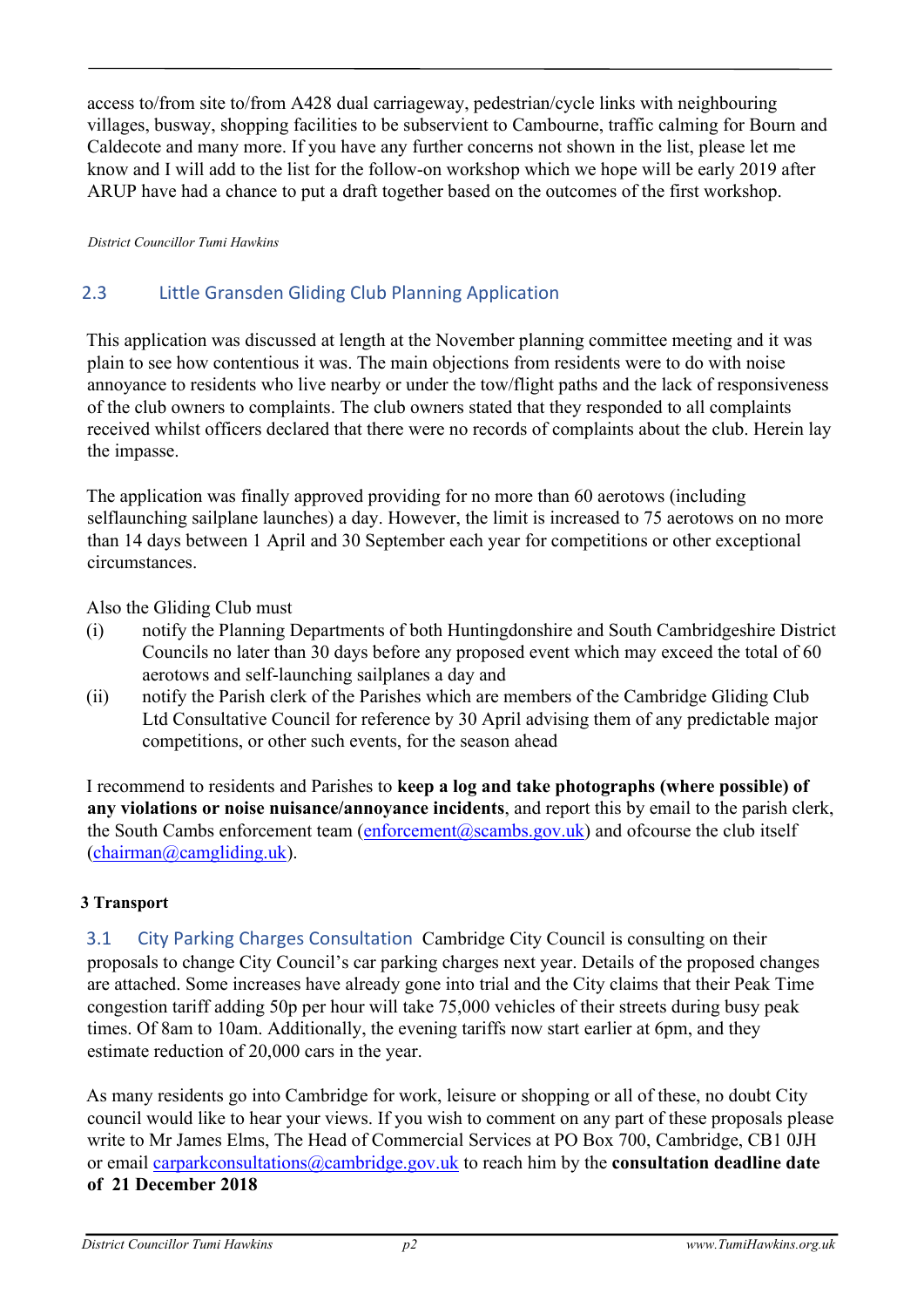# 3.2 Comberton Cycleway Consultation by Greater Cambridge Partnership (GCP)

Reminder from my report last month- the consultation for the Comberton Greenways is still open until  $17<sup>th</sup>$  December 2018.

Cycling routes between our villages are few and far between and this plan to create greenway from the City to Comberton is a good start. It comes out from West Cambridge, through Coton and then down Long Road into Comberton. A second route splits off at Green End down that way, with a spur going to Hardwick.

It is this Hardwick spur that we would like to see extended to Caldecote and maybe even on to Bourn. The greenway can also be extended from Comberton to Toft and Kingston

Consultation started on 29th October and **closes on 17th December 2018**. The information and consultation page is a[t](http://bit.ly/CombertonGreenwayConsult) [http://bit.ly/CombertonGreenwayConsult.](http://bit.ly/CombertonGreenwayConsult) [T](http://bit.ly/CombertonGreenwayConsult)he consultation leaflet showing the potential routes and costings is at <https://consultcambs.uk.engagementhq.com/1575/documents/1769>

# **4 Funding/Grants for Community Projects**

South Cambs District Councillors voted unanimously at the last full council meeting to provide additional funding of up to £550,000 for the Cambridge Ice rink project on Newmarket road. It is to enable the project to be completed on the project which started over a year ago. Work had to stop after some munitions dating back from World War Two were found on the site. All 194 had to be removed and decommissioned, causing additional delay and costs.

The district council had already agreed in September 2016 to provide a £1.85 million loan to Cambridge Leisure and Ice Centre for the new venue, which is expected to bring up to 25 new jobs as well as providing a top class ice pad for leisure ice skating as well as for playing international standard ice hockey.

The council's cross-party Scrutiny and Overview Committee has gone through the proposal in great detail, and recommended its approval to full council. The loan will be drawn down in stages as the work is completed in phases.

The 1<sup>st</sup> Bourn Scout Group have been awarded a Community Chest grant of £1,000 toward the purchase of a container to be used for storage of their equipment. The grant is conditional on planning permission being granted for the siting of the container.

# **5 Climate and Environment**

One of our key objectives is putting the environment and climate at the heart of what we do. Being green to the core. To this end, last week the council voted unanimously backing a motion proposing that South Cambs will show responsible climate leadership by supporting the transition to zero carbon by 2050 in the next local plan. The government target is 80% carbon reduction by this date.

All the work we do jointly with Cambridge City for the next local plan will look at how we achieve this objective in the design of new homes, waste and recycling services, transport networks, supply of energy, use of renewable energy etc.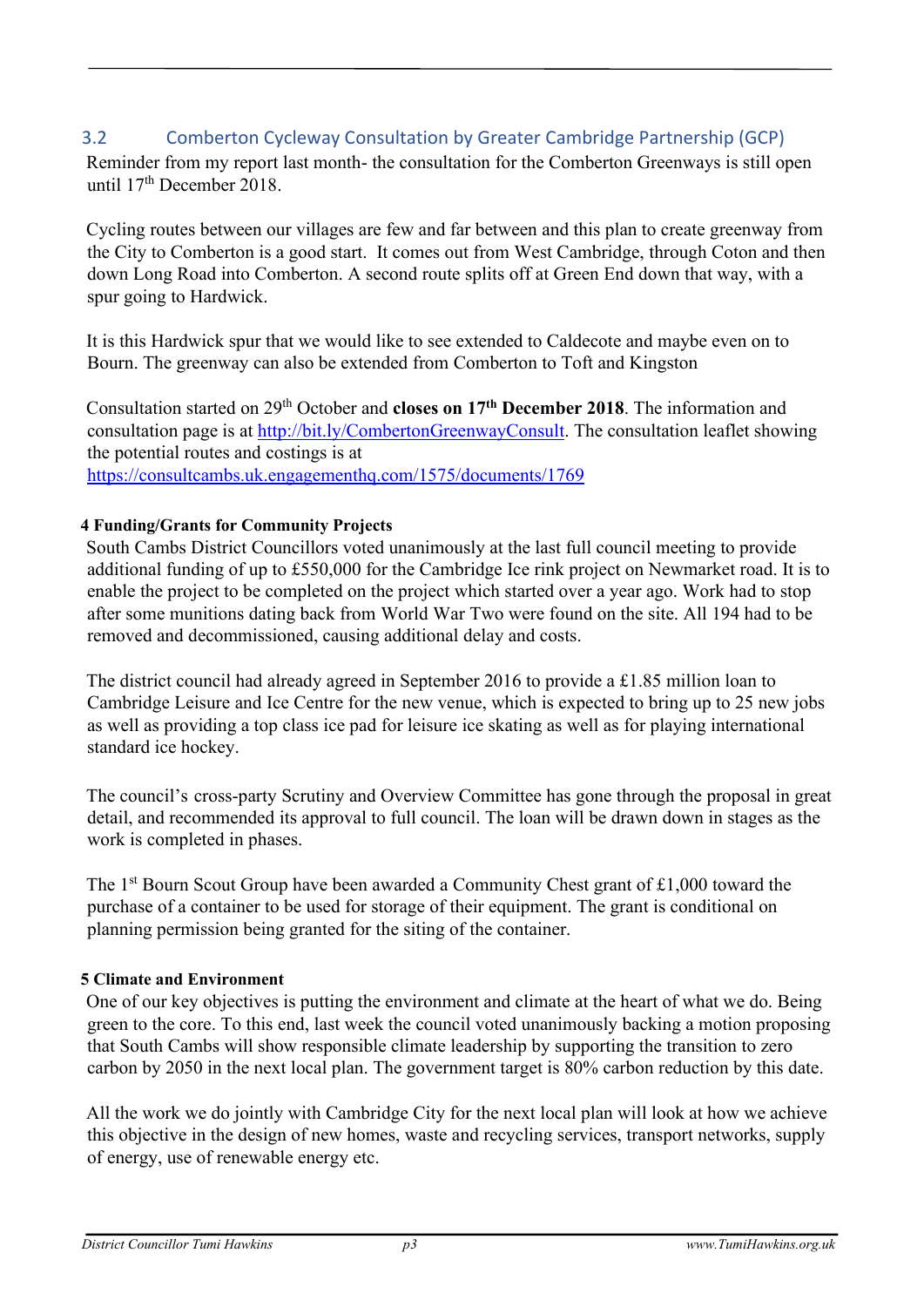# **6 Combined Authority (CA)**

# 6.1 CFO dismissed

The saga of the governance of the Combined Peterborough & Cambridgeshire Authority (CPA) continues to rage with renewed calls for an independent review into its finances. This has come about because the Mayor decided to fire the Chief Finance Officer Mr Fenlon, because the latter refused to be a yes-man! This is the Fourth  $(4<sup>th</sup>)$  CFO that the CPA has had. Mr Fenlon had expressed the view to the CPA Scrutiny Committee that some of the Mayor's schemes might not be affordable within the budget. He stated that some stark choices might have to be made and to focus on the deliverable rather than the aspirational.

Mayor Palmer claimed Mr Fenlon ad misled the scrutiny committee and had spoken without the full facts. Mr Palmer did not consult with the other board members before taking that decision. His manner of running the CPA begs the question of whether it really is a combined authority – or just a platform for Mr Palmer to run what seems to be a campaign for the betterment of East Cambs and Fenland at the expense of Cambridge and South Cambridgeshire

# 6.2 Loan to East Cambs

The Mayor has decided to give a two year loan of £24m from the 'affordable' housing fund to the East Cambs Council trading company to buy, do up and then sell 88 unoccupied MoD houses in Ely. Only 15 of these will be converted to affordable housing.

The main problem is that this is not the sort of scheme that the CPA housing funding is for, especially as the additional affordable housing from the scheme is so low. Even though it is a loan, the funds will be unavailable until those houses are sold – which depending on whether or not Brexit happens, may be longer than the projected 2 years. Moreover, this scheme is in East Cambs area – not in the area that is in dire need of affordable housing for which the government gave the authority £100m. It was always acknowledged that South Cambs and Cambridge City were the two authority areas in greatest need.

# 6.3 Mayor office running costs

The Mayor has admitted that he "underestimated" the cost of running his office as £850,000 per year as stated in his election leaflets. So far, the CA has cost taxpayers over £7.5 million and rising.

# **7 County Council – Bikeability Program**

The County Council has decided that it will no longer provide funding for the very popular Bikeability program. This is a program run by bikeability.org.uk, teaching practical skills and understanding of how to cycle on today's roads.

Looks like this is the latest cost cutting exercise of the county council in a bid to balance its books and is now looking to the District Council and Parish Councils to provide funding. Whatever next!

### **8 Casework**

Please do feel free to contact me with comments, questions, problems, reports, suggestions or complaints to do with SCDC services.

If you are having any issues with housing, housing repairs, planning, benefits, council tax, bin collection, environmental health etc, don't fight it on your own, I am available to help you to get the best outcome possible for your situation.